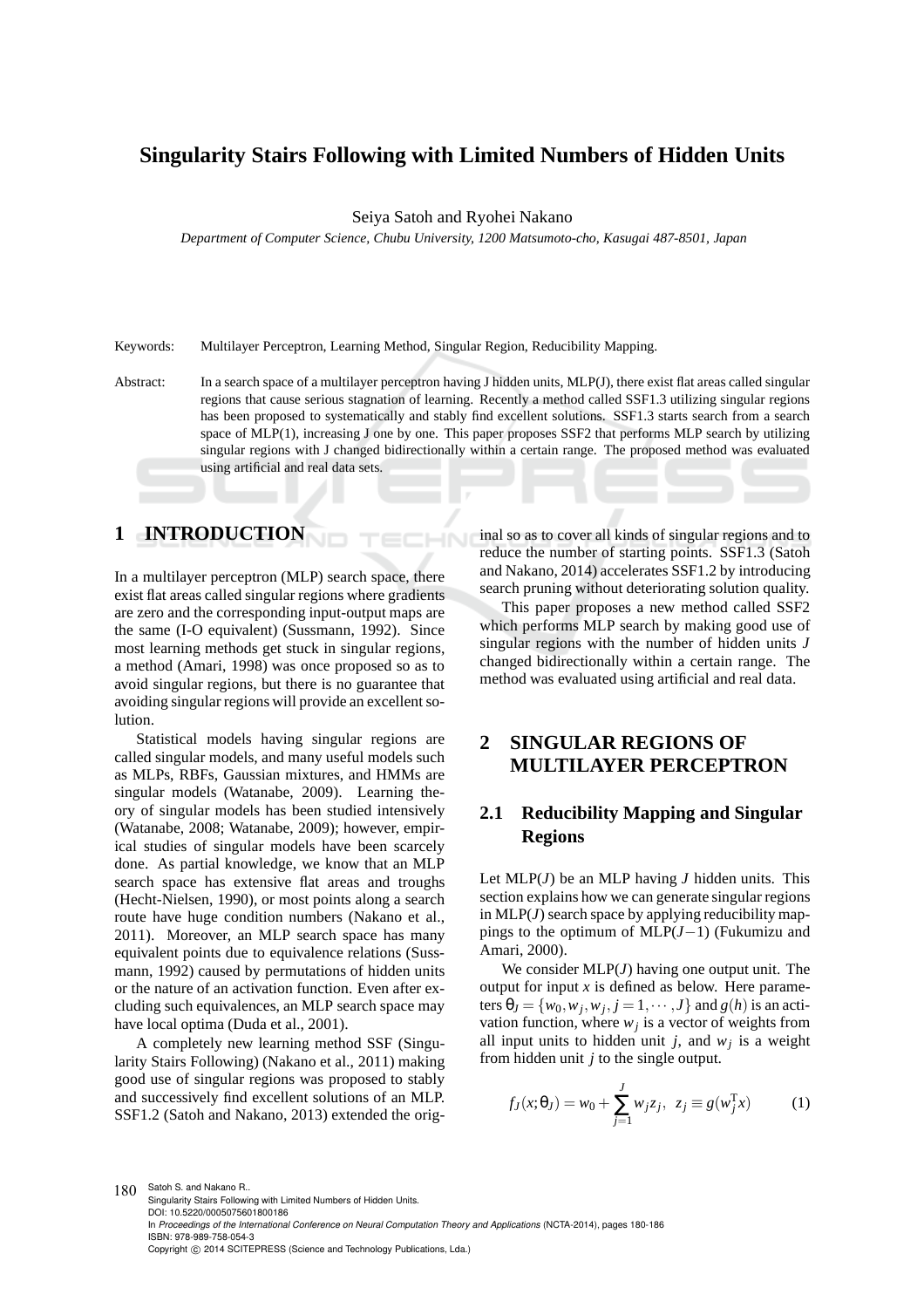Given data  $\{(x^{\mu}, y^{\mu}), \mu = 1, \cdots, N\}$ , we try to find MLP(*J*) which minimizes the following:

$$
E_J \equiv E(\theta_J) = \frac{1}{2} \sum_{\mu=1}^{N} (f_J^{\mu} - y^{\mu})^2, \qquad (2)
$$

$$
f_J^{\mu} \equiv f_J(x^{\mu}; \theta_J).
$$

We also consider MLP(*J*−1) having parameters  $\theta_{J-1} = \{u_0, u_j, u_j, j = 2, \cdots, J\}$ . The output is defined as below.

$$
f_{J-1}(x; \theta_{J-1}) = u_0 + \sum_{j=2}^{J} u_j v_j, \ \ v_j \equiv g(u_j^{\mathrm{T}} x)
$$
 (3)

Now we consider the following three reducibility mappings  $\alpha$ ,  $\beta$ , and  $\gamma$ . Let  $\widehat{\Theta}_{J}^{\alpha}$  $_{J}^{\alpha},\, \widehat{\Theta}_{J}^{\beta}$  $\hat{\theta}_J^{\dagger}$ , and  $\widehat{\Theta}_J^{\dagger}$  $\int$ <sup> $\int$ </sup> be the regions obtained by applying mappings  $\alpha$ ,  $\beta$ , and γ respectively to the optimum  $\theta_{J-1}$ .

$$
\widehat{\theta}_{J-1} \xrightarrow{\alpha} \widehat{\Theta}_{J}^{\alpha}, \quad \widehat{\theta}_{J-1} \xrightarrow{\beta} \widehat{\Theta}_{J}^{\beta}, \quad \widehat{\theta}_{J-1} \xrightarrow{\gamma} \widehat{\Theta}_{J}^{\gamma}
$$
\n
$$
\widehat{\Theta}_{J}^{\alpha} = \{\theta_{J} | w_{0} = \widehat{u}_{0}, w_{1} = 0, \qquad (4)
$$
\n
$$
w_{j} = \widehat{u}_{j}, w_{j} = \widehat{u}_{j}, j = 2, \cdots, J\}
$$
\n
$$
\widehat{\Theta}_{J}^{\beta} = \{\theta_{J} | w_{0} + w_{1}g(w_{10}) = \widehat{u}_{0}, \qquad (5)
$$
\n
$$
w_{1} = [w_{10}, 0, \cdots, 0]^{T},
$$
\n
$$
w_{j} = \widehat{u}_{j}, w_{j} = \widehat{u}_{j}, j = 2, \cdots, J\}
$$
\n
$$
\widehat{\Theta}_{J}^{\gamma} = \{\theta_{J} | w_{0} = \widehat{u}_{0}, w_{1} + w_{m} = \widehat{u}_{m}, \qquad (6)
$$
\n
$$
w_{1} = w_{m} = \widehat{u}_{m},
$$

 $w_j = \hat{u}_j, w_j = \hat{u}_j, j \in \{2, \dots, J\} \setminus \{m\}$ 

From the above, the following two kinds of singular regions are formed in MLP(*J*) search space. One is  $\widehat{\Theta}_J^{\alpha\beta}$  $\alpha\beta$ , the intersection of  $\widehat{\Theta}_J^{\alpha}$  $\int\limits_J^\alpha$  and  $\widehat{\Theta}_J^{\beta}$ *J* . The parameters are as follows, and only  $w_{10}$  is free.

$$
w_0 = \widehat{u}_0, w_1 = 0, w_1 = [w_{10}, 0, \cdots, 0]^T
$$
  

$$
w_j = \widehat{u}_j, w_j = \widehat{u}_j, j = 2, \cdots, J
$$
 (7)

The other is  $\widehat{\Theta}_{J}^{\gamma}$ *J* , having the following restriction.

$$
w_1 + w_m = \widehat{u}_m \tag{8}
$$

## **2.2 SSF1.3 (Singularity Stairs Following ver. 1.3)**

The search method SSF1.3 (Satoh and Nakano, 2014) finds solutions of MLP(*J*) successively from *J*=1 until *Jmax* making good use of singular regions of each  $MLP(J)$ . Since gradients are zero at points in a singular region, we employ eigenvector descent (Satoh and Nakano, 2012) only at a starting point, and employ BPQ (BP based on Quasi-Newton) (Saito and Nakano, 1997), a kind of quasi-Newton, from then on. Eigenvector descent calculates the Hessian matrix *H*, and then as a search direction pick up the eigenvector corresponding to each negative eigenvalue of *H*.

SSF1.3 has the following characteristics.

(1) Since most points in singular regions are saddles (Fukumizu and Amari, 2000), SSF1.3 can descend toward a better solution, thus guaranteeing monotonic decrease of training error.

(2) SSF1.3 does not have to be repeated since random numbers are not used in SSF1.3.

(3) SSF1.3 finds a set of solutions for successive  $J =$  $1, \dots, J_{max}$ , which can be quite useful for model selection.

(4) During each search process, the possibility of search pruning is checked if the current search will merge into any existing search route. If a positive result is obtained, the search is pruned.

# **3 PROPOSED METHOD: SSF2**

As stated above, SSF1.3 finds excellent solutions successively for  $J = 1, \dots, J_{max}$ . However, when we are interested in a large *J* and solutions for a smaller *J* are not necessary, we can omit search for a smaller *J*. This paper proposes a new version of SSF called SSF2, which performs MLP search by utilizing singular regions with *J* changed bidirectionally within a certain range. How to change *J* bidirectionally is not defined here, which is to be investigated.

#### **3.1 General Flow of SSF2**

The procedure of SSF2 is described below. Here  $[J<sub>min</sub>, J<sub>max</sub>]$  is a range of *J* to examine, and *up* is a flag where  $up = 1$  means *J* is in an increase phase and  $up$ = 0 means a decrease phase.

#### **SSF2 (Singularity Stairs Following 2):**

- **1.** Set values for  $J$ ,  $J_{min}$ ,  $J_{max}$  and  $up$ .
- **2.** Find solutions of MLP(*J*) from random starting points, and keep the best as the optimum of  $MLP(J), \theta<sub>I</sub>$ .
- **3.** Repeat the following:
	- **3.1.** if  $up = 1$  then do (a), otherwise do (b). (a) Apply reducibility mapping to  $\hat{\theta}_I$  to get singular regions, and find solutions of  $MLP(J+1)$ by starting from the regions. Store the best as the optimum  $\hat{\theta}_{J+1}$ .

 $J \leftarrow J + 1$ . if  $J = J_{\text{max}}$ , then  $up \leftarrow 0$ .

(b) Find solutions of MLP(*J*−1) by starting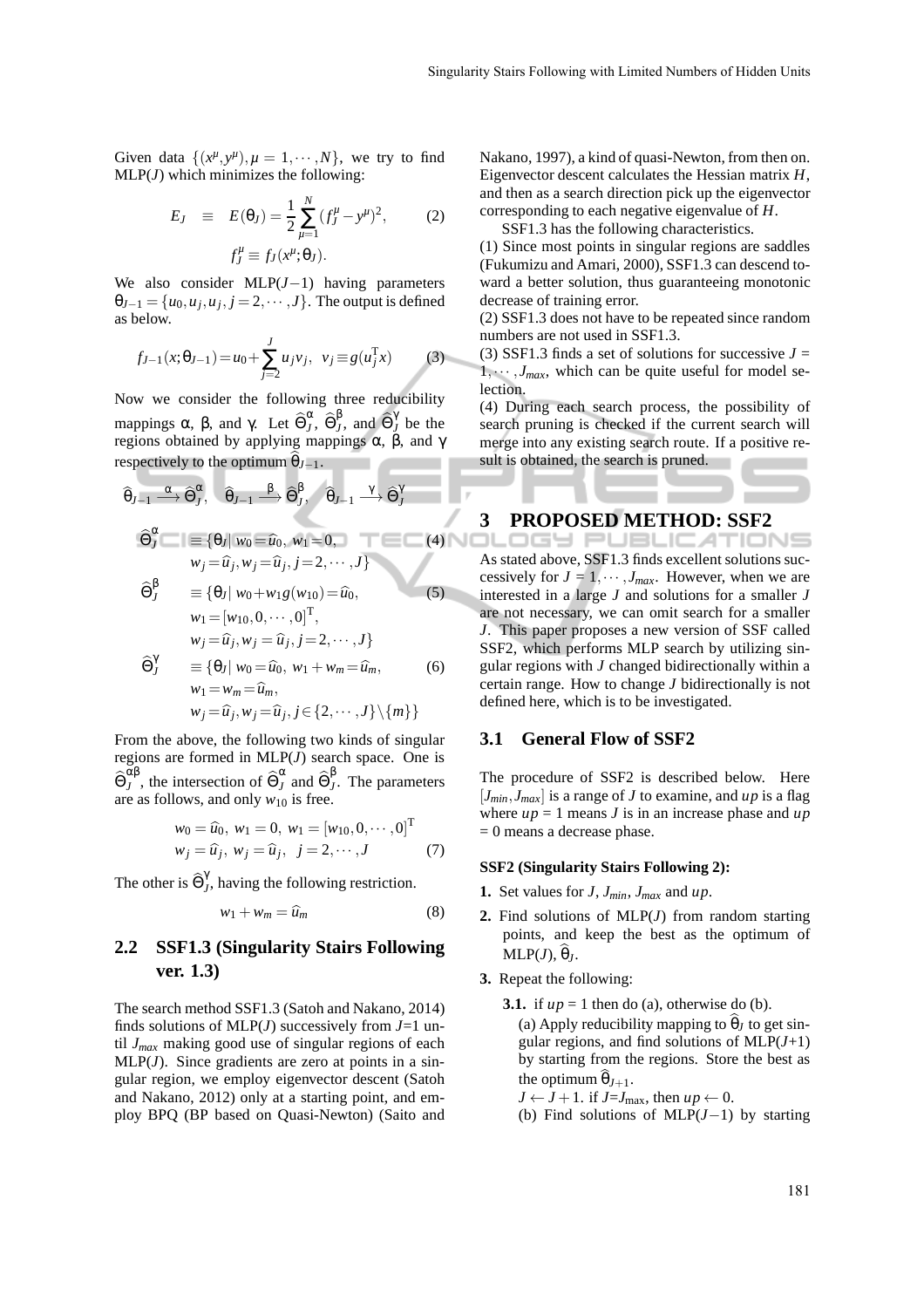from  $\theta$ <sub>*I*</sub> and using the decrement method described in the next section, and store the best as the optimum  $\theta_{J-1}$ .

 $J \leftarrow J - 1$ . if  $J = J_{\text{min}}$ , then  $up \leftarrow 1$ .

**3.2.** if one of stopping criteria is satisfied, then stop.

#### **3.2 Decrement Method**

Decrement method decreases the number of hidden units, which is required in step 3.1 (b) stated above. Given  $\theta_J$ , the optimum of MLP(*J*), we want to find  $\widehat{\theta}_{J-1}$ , the optimum of MLP(*J*−1).

One may consider just deleting one of the hidden units from  $\hat{\theta}$ *l* and then starting search. However, such simple deletion is too naive to obtain an excellent solution, as shown in our experiments. Here we consider a method which guides search of MLP(*J*) from  $\theta$ <sub>*I*</sub> into a singular region, and then deletes the redundant hidden unit. Note that we have two kinds of singular regions.

First, we consider guiding search into singular region  $\widehat{\Theta}_J^{\alpha\beta}$  $J<sup>T</sup>$ . Let *m* be the hidden unit to delete. Perform learning of MLP(*J*) with *w<sup>m</sup>* and *w<sup>m</sup>* fixed as follows.

$$
w_m \leftarrow a \times \widehat{w}_m, \quad w_m \leftarrow a \times \widehat{w}_m \tag{9}
$$

Here *a* is changed gradually from 1 to 0, guiding search into  $\widehat{\Theta}_{J}^{\alpha\beta}$  $J^{\text{up}}$ . After finishing search with *a*=0, we delete hidden unit *m* to get  $\widehat{\theta}_{J-1}$ . As for *m*, we can select a small number of candidates in ascending order of  $|w_m|$  or try all cases.

Next, we consider guiding search into singular region  $\widehat{\Theta}_J^\gamma$ *J* . Let *m* and *n* be the hidden units to merge. Perform learning of MLP(*J*) with  $w_m$  and  $w_n$  fixed as follows.

$$
w_m \leftarrow b \times \widehat{w}_m + (1 - b) \times \widehat{w}_n, \qquad (10)
$$

$$
w_n \leftarrow b \times \widehat{w}_n + (1 - b) \times \widehat{w}_m \tag{11}
$$

Here *b* is changed from 1 to 0.5, guiding search into  $\widehat{\Theta}^{\gamma}_J$ *J* . After finishing search of MLP(*J*) with *b*=0.5, update  $w_m$  as  $w_m \leftarrow w_m + w_n$ , delete hidden unit *n*, and then perform learning of MLP(*J*−1) to get  $\hat{\theta}_{J-1}$ . As for *m* and *n*, there are  $J \times (J - 1)/2$  combinations; thus, trying all cases would be unrealistic. We can select a small number of pairs in ascending order of distance  $\|w_m - w_n\|.$ 

## **4 EXPERIMENTS**

We evaluated the proposed SSF2 for the following sigmoidal MLP using artificial and real data. Here

$$
\sigma(h) = 1/(1 + \exp(-h)).
$$
  

$$
f = w_0 + \sum_{j=1}^{J} w_j z_j, \quad z_j = \sigma(w_j^{\mathrm{T}} x)
$$
(12)

For comparison, we used a quasi-Newton called BPQ and SSF1.3. The initial weights for BPQ are randomly selected from the range  $[-1, +1]$  with the exception  $w_0 = \overline{y}$ . BPQ was repeated 100 times for each *J*.

For SSF1.3 and the increase phase of SSF2, we set free parameters of the singular regions as follows. For  $\widehat{\Theta}_{J}^{\alpha\beta}$  we set as  $w_{10}$ =0 and for  $\widehat{\Theta}_{J}^{\gamma}$  we set *q* in the following as *q*=0.5, 1.0, and 1.5.

$$
w_1 \leftarrow q \times \widehat{u}_m, \quad w_m \leftarrow (1-q) \times \widehat{u}_m \tag{13}
$$

For SSF1.3 and SSF2, search pruning check was done for each 100 points during search.

We started SSF2 with  $J = J_{max}$  and  $up = 0$ . The best solution obtained by running BPQ 20 times was selected as the optimum  $\theta_J$  at the initial  $J$  (= $J_{max}$ ). In our experiments, SSF2 went in one cycle with *J* decreased from *Jmax* to *Jmin*, then increased from *Jmin* to *Jmax*, and stopped.

Each search was stopped when the iteration exceeded 10,000 sweeps, or the search step got smaller than  $10^{-16}$ . Test error for artificial data was calculated



Figure 1: Solution quality for Experiment 1a.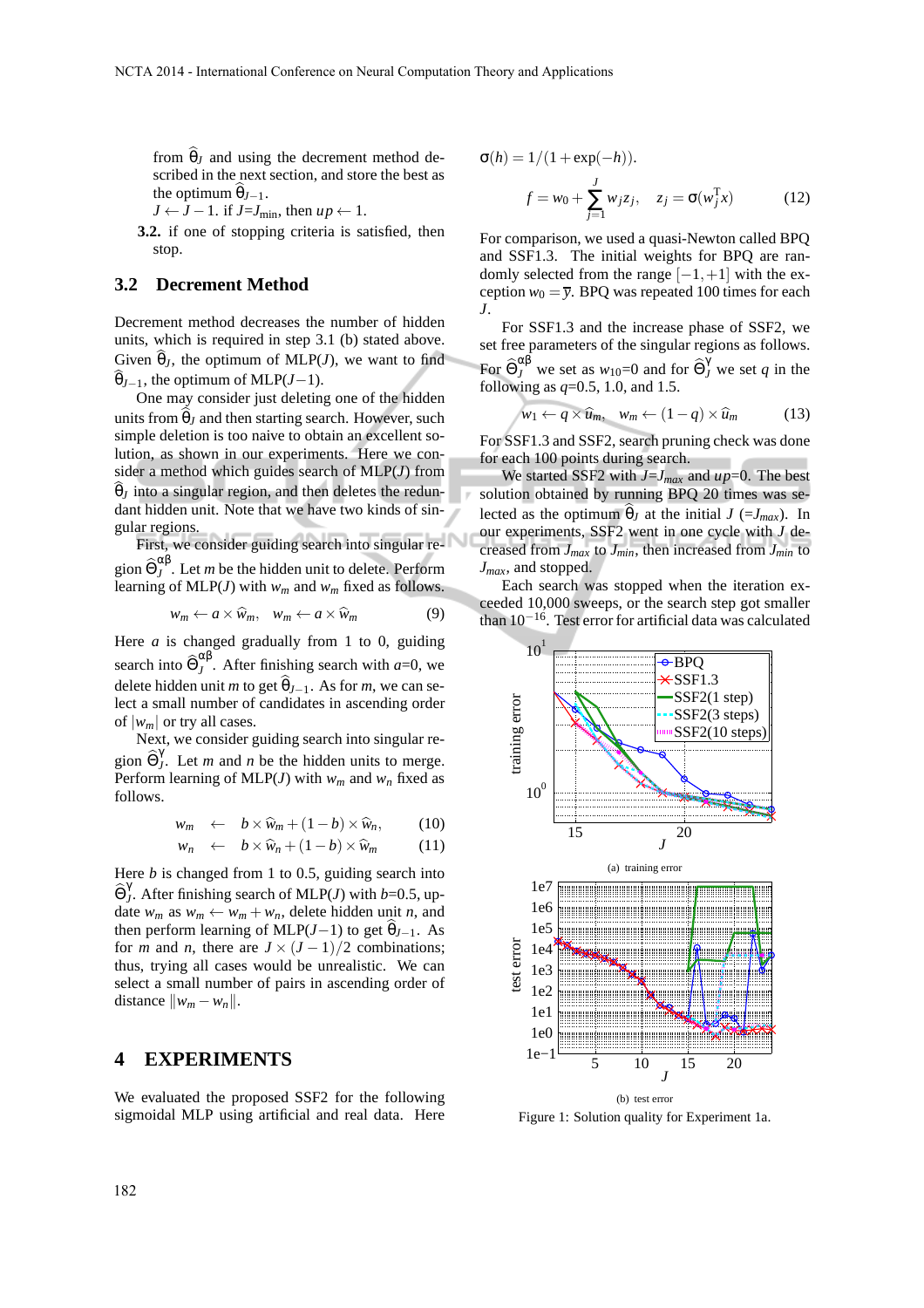using test data of 1,000 data points without noise, generated independently of training data. Test error for real data was evaluated using one segment among 10 segments; the remaining 9 segments were used for training.

#### **4.1 Experiment using Artificial Data**

Our artificial data set was generated using MLP having weights shown in the following equations. Values of variables  $x_1, \dots, x_{10}$  were randomly selected from the range  $(0,1)$ . Note that five variables  $x_1, \dots, x_5$ contribute to *y*, but the other five variables  $x_6, \dots, x_{10}$ are irrelevant. We included irrelevant variables to make the learning harder. Values of *y* were generated by adding small Gaussian noise  $\mathcal{N}(0, 0.05^2)$  to MLP outputs. The sample size was 1,000 (*N*=1,000). We set *Jmin*=15 and *Jmax*=24, while the original *J*=22.

| $ w_0, w_1, \cdots, w_{22} $            |                         |           |                |      |                |                                                             |                |          |                |                |      |
|-----------------------------------------|-------------------------|-----------|----------------|------|----------------|-------------------------------------------------------------|----------------|----------|----------------|----------------|------|
|                                         |                         |           |                |      |                | $=[-11, -12, -10, -6, 4, 20, 18, -3, 12, -18, -17, 17, -1,$ |                |          |                |                |      |
| $13, -9, 9, -3, 14, 1 - 18, 15, 12, 13$ |                         |           |                |      |                |                                                             |                |          |                |                |      |
| $ w_1, w_2, \cdots, w_{22} $            |                         |           |                |      |                |                                                             |                |          |                |                |      |
|                                         | 3                       | $-7$      | $-2$           |      |                | $6 - 8$ 7                                                   | $-3$           | 10       | $-5$           | 10             | $-3$ |
|                                         |                         | 3         | -6             |      |                | $2 -7 -8$                                                   | 9              |          | 3<br>2         | $\mathbf{1}$   | $-5$ |
|                                         |                         |           |                |      |                | $4 -1 -4 -3 -8$                                             |                |          | 2 $-4$         |                | $-9$ |
|                                         |                         | $-8$ $-8$ |                |      |                | $3 -6 -7 -10$ 1                                             |                | 5        | 0              | $\overline{2}$ | $-4$ |
|                                         | $\overline{\mathbf{3}}$ | $-4$      | $\overline{5}$ |      |                | $7 -9 -4 -4$                                                |                | $\Omega$ | $\overline{4}$ | 6              | $-8$ |
|                                         | $-10$                   | $-6$      |                |      |                | $-1$ 2 4 5 $-10$ $-9$ $-5$ $-3$                             |                |          |                |                | -2   |
|                                         | $-1$                    | 1         | 10             |      |                | $-6$ $-7$ 1                                                 | $-1$           |          | $3 - 3$        | 7              | $-6$ |
|                                         | 0                       | $\Omega$  | -8             |      |                | $2$ $-7$ $-4$ $3$ $-3$ $-7$                                 |                |          |                | 3              | 10   |
|                                         | $-5$                    | $-10^{-}$ | $-8$           |      |                | $9 -7 -9 -2 -2$                                             |                |          | 1              | 4              | $-1$ |
|                                         | 5                       | 8         | 6              | $-1$ | $\overline{9}$ | $-6$ 3                                                      |                | $-1$     | 5              | $-2$           | 0    |
|                                         | 6                       | 2         | $-2$           | 2    | 10             |                                                             | $4 - 10 8$     |          | $-9$           | $-5$           | - 3  |
|                                         |                         | $-2$      | $-5$           | 9    | $-8$ 5         |                                                             | $\overline{4}$ | $-3$     | 7              | 6              | 5    |

In our experiments using artificial data, we examine how the performance of SSF2 is influenced by our decrement method. Below we examined in two ways 1a and 1b.

#### **(1) Experiment 1a**

First, in the decrement method, only singular region  $\widehat{\Theta}_{J}^{\alpha\beta}$  was considered, and every hidden unit was tested as a candidate to delete. In eq. (9), we changed the number of guiding steps in three ways: one step, three steps  $(a = 2/3, 1/3, 0)$ , and ten steps  $(a = 9/10, 8/10, \dots, 1/10, 0)$ . They are referred to as SSF2(1 step), SSF2(3 steps), and SSF2(10 steps) respectively. Note that SSF2(1 step) is nothing but simple deletion.

Figure 1 shows the solution quality of each method, showing the best training errors and corresponding test errors. Each SSF2 method made a round trip, at first decreasing *J* from 24 until 15, and then increasing *J* until 24, while SSF1.3 went on increasing *J*. SSF1.3 outperformed BPQ both in training and test. In each SSF2 method, the second half



Figure 2: CPU time for Experiment 1a.

(increase phase) worked better than the first half (decrease phase) in both training and test. SSF2(1 step) worked rather poorly especially in test. However, SSF2(3 steps) and SSF2(10 steps) worked in much the same manner, and their increase phases were almost equivalent to that of SSF1.3. SSF2(3 steps), SSF2(10 steps) and SSF1.3 indicate  $J=18$  is the best model, while BPQ indicates *J*=21 is the best.

Figure 2 shows CPU time required by each method. The horizontal axis *t* in Fig. 2(b) indicates how many times *J* was changed; thus, *t*=1,···,10 corresponds to the decrease phase from *J*=24 until 15, and  $t=10,\dots,19$  means the increase phase from *J*=15 until 24. Each method has a tendency to require longer CPU time as *J* increases. Among SSF2 methods, SSF2(1 step) spent the longest because it required the largest number of search routes in its increase phase. The total CPU time of BPQ, SSF1.3, SSF2(1 step), SSF2(3 steps), and SSF2(10 steps) were 5h28m, 6h30m, 7h20m, 5h1m, and 6h1m respectively. Hence, both SSF2(3 steps) and SSF2(10 steps) were faster than SSF1.3.

Based on the results of Experiment 1a, we considered SSF(3 steps) as the most promising when using only singular region  $\widehat{\Theta}_J^{\alpha\beta}$ *J* .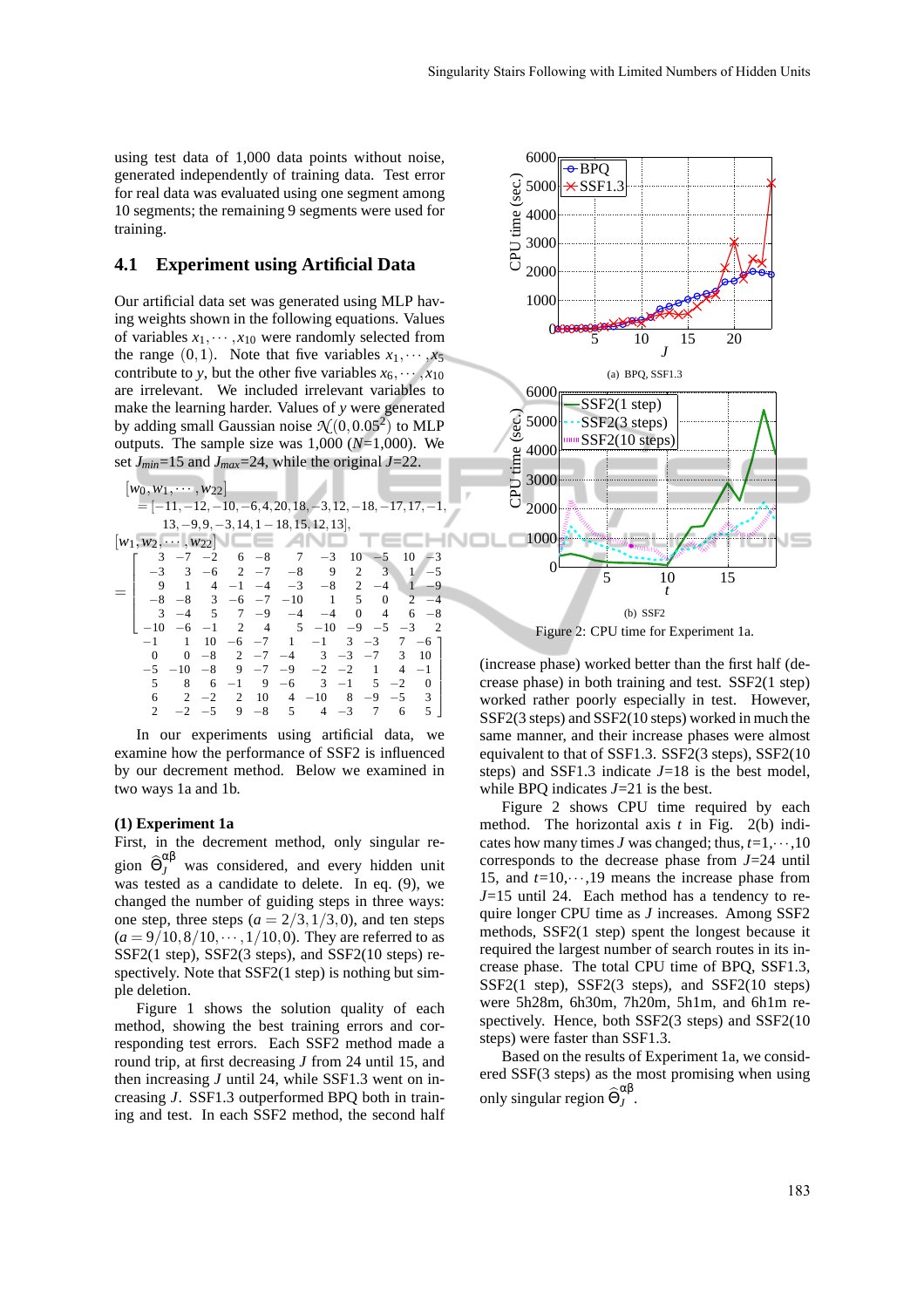

#### **(2) Experiment 1b**

Next, we examined two possibilities: i) as for singular region  $\widehat{\Theta}_J^{\alpha\beta}$  $J$ , what if we use only top five hidden units instead of using all, and ii) what if we use only top five for singular region  $\widehat{\Theta}_{J}^{\gamma}$  $\int_J^{\gamma}$  instead of using  $\widehat{\Theta}_J^{\alpha\beta}$ *J* . They are referred to as  $SSE2(5 \alpha \beta)$  and  $SSE2(5 \gamma)$  respectively, and will be compared with SSF2(all  $\alpha\beta$ ) which is equivalent to SSF2(3 steps) in Experiment 1a.

Figure 3 shows the best training and test errors for each method. Each SSF2 method has two lines, indicating decrease and increase phases. The training and test errors of SSF2(5 γ) were rather large and quite unsatisfactory. Since it required huge CPU time, the processing was stopped at *J*=22 in the increase phase. The best training and test errors of SSF2(5  $\alpha\beta$ ) were much the same as SSF2(all  $\alpha\beta$ )=SSF2(3 steps) and also much the same as SSF1.3.

Figure 4 compares CPU time required by each method. The horizontal axis *t* in Fig. 4(b) indicates the same meaning as in Fig. 2. SSF2(5  $γ$ ) needed huge CPU time. The total CPU time of SSF2(all  $αβ$ ), SSF2(5  $\alpha\beta$ ), and SSF2(5  $\gamma$ ) were 5h1m, 4h45m, and 10h9m respectively. Note that 4h45m of SSF2(5  $\alpha\beta$ ) was much shorter than 6h30m of SSF1.3.

Experiments 1a and 1b showed SSF2(5  $\alpha\beta$ ) was

the best among SSF2 methods we examined. Compared with SSF1.3, SSF2(5  $αβ$ ) showed much the same solution quality and was faster.

#### **4.2 Experiment using Real Data**

We evaluated SSF2 using Parkinson telemonitoring data (Little el al., 2007) available from UCI ML Repository. The number of variables is 18 (*K*=18) and the sample size is 5,875 (*N*=5,875). As for SSF2, we used SSF2(5  $\alpha\beta$ ), which performed the best in Experiment 1. Note that SSF2(5  $\alpha\beta$ ) employs only  $\widehat{\Theta}_J^{\alpha\beta}$ *J* , only top five hidden units to delete, and three steps guiding into the singular region. We set *Jmin*=13 and *Jmax*=22.

Figure 5 shows the training and test errors for each method. Here again, SSF2(5  $\alpha\beta$ ) has two lines as in Fig. 3. From Fig. 5(a), we can see the best training errors of SSF2 considerably outperformed the other two. The training errors of SSF2 and SSF1.3 show preferable monotonic decrease, while those of BPQ showed up-and-down movement. From Fig. 5(b), we see that the best test errors of SSF2 also outperformed the other two.

Figure 6 shows CPU time required by each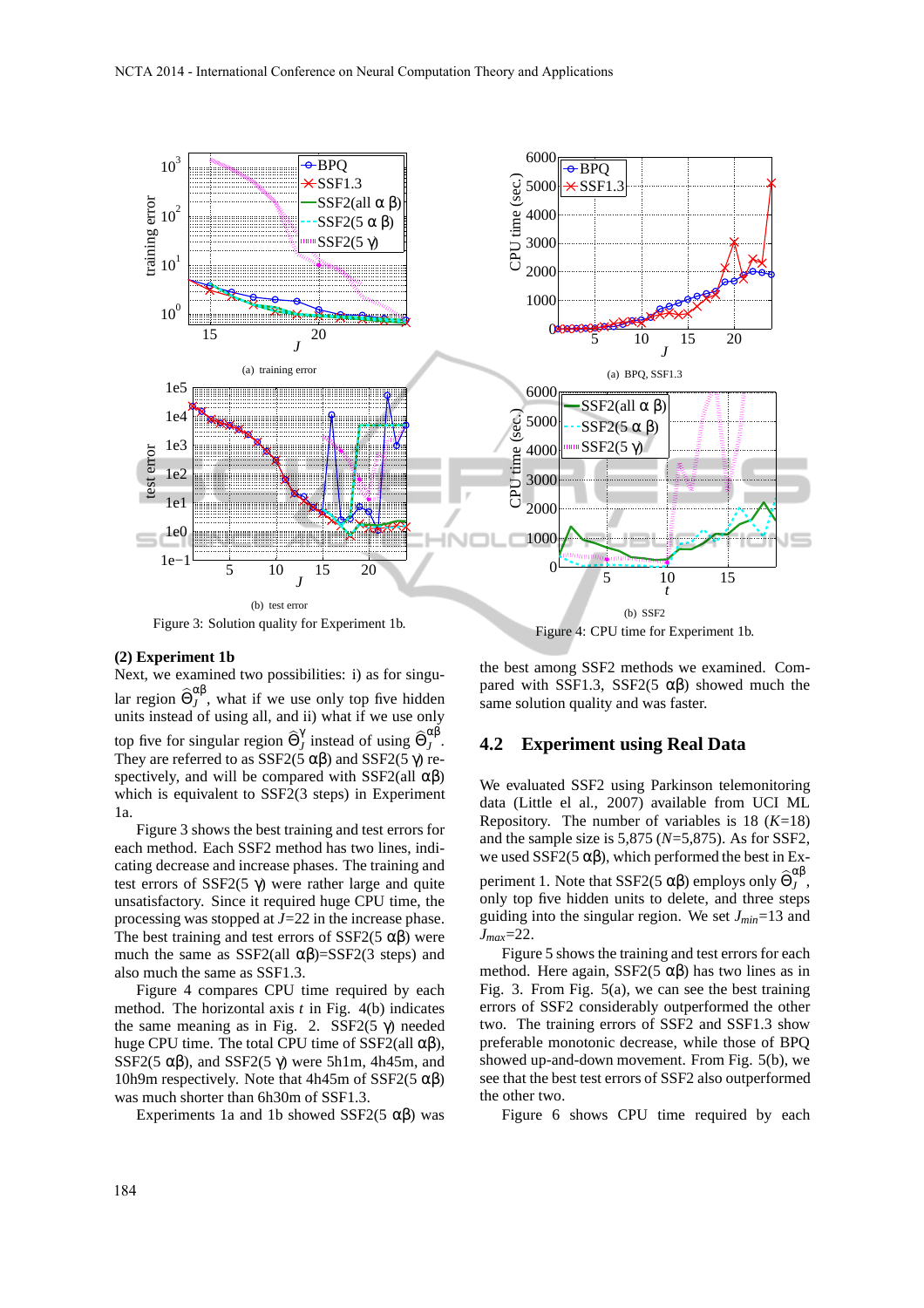

method. The increase phase  $(t \ge 10)$  of SSF2 needed very long CPU time. The total CPU time of BPQ, SSF1.3, and SSF2 were 24h49m, 60h53m, and 105h16m respectively.

In this experiment, the solution quality of SSF2 was better than BPQ and SSF1.3, but SSF2 required more CPU time than the other two.

# **5 CONCLUSION**

This paper proposed SSF2 which performs MLP search by making good use of singular regions with J changed bidirectionally within a certain range. The method was tuned and evaluated using artificial and real data. Our experiments using artificial data showed the tuned SSF2 showed much the same solution quality as the existing SSF1.3 with much smaller CPU time. In our experiment using real data, SSF2 resulted in better solutions with longer CPU time. In the future we will make the method even faster and examine how the range of J influences the performance.

Figure 6: CPU time for Experiment 2.

## **ACKNOWLEDGEMENTS**

This work was supported by Grants-in-Aid for Scientific Research (C) 25330294 and Chubu University Grant 26IS19A.

## **REFERENCES**

- Amari, S. (1998). Natural gradient works efficiently in learning. Neural Computation, 10 (2):251–276.
- Duda, R.O., Hart, P.E. and Stork, D.G. (2001). *Pattern classification*. John Wiley & Sons, Inc., New York, 2nd edition.
- Fukumizu, K. and Amari, S. (2000). Local minima and plateaus in hierarchical structure of multilayer perceptrons. Neural Networks, 13 (3):317–327.
- Hecht-Nielsen, R. (1990). *Neurocomputing*. Addison-Wesley Publishing Company, Reading, Massachusetts.
- Little, M.A., McSharry, P.E., Roberts, S.J., Costello D.A.E., Moroz, I.M. (2007). Exploiting nonlinear recurrence and fractal scaling properties for voice disorder detection. BioMedical Engineering OnLine 2007, 6:23.